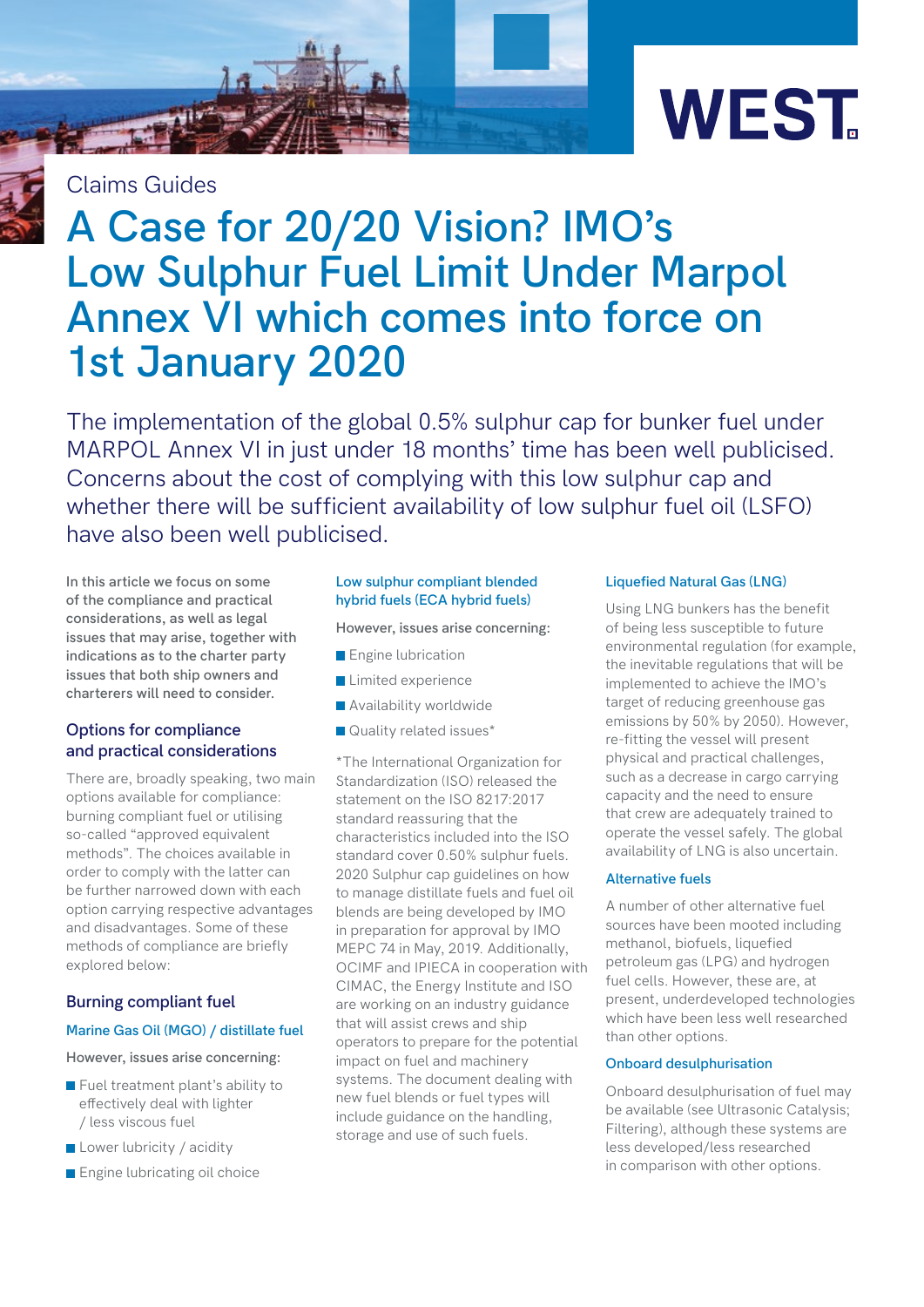#### **Approved equivalent methods - Exhaust Gas Cleaning System (EGCS or "Scrubbers")**

An alternative is for owners to install a scrubber system. These are systems designed to clean the emissions before they are released into the atmosphere and consist of broadly two types: an open-loop scrubber and a closed-loop scrubber. The former involves spraying the exhaust gas with sea water which, through its natural alkalinity, cleans the emissions and the sea water is discharged back into the sea in line with all applicable environmental legislation; the latter uses a combination of fresh water and chemicals to similar effect but with the option of retaining the recycled water and by-products on board.

This option will require capital outlay by owners, as well as time spent in dry-dock and, potentially, a reduction in cargo carrying capacity. The EGCS will also require regular maintenance, together with suitably trained crew, and provision will need to be made for disposal of the waste by-products (such as scrubber sludge).

#### **Legal Issues**

#### **Cost**

Compliance with the new sulphur cap will bring with it unavoidable cost consequences, the extent of which will depend upon both the method of compliance that owners elect to adopt (i.e. compliant fuel or "approved equivalent methods" – see above) and the contractual apportionment of liability that each party has adopted under the terms of individual charter parties.

By way of example, the installation of an exhaust gas cleaning system (or "scrubber") will require a more significant up-front cost for a ship owner but may also attract an increased rate of hire from charterers on the basis that charterers will be able to make use of cheaper HSFO.

Furthermore, with the higher price of low sulphur fuel or alternatives such as LNG, there is likely to be more focus on a vessel's performance and the parties should have clear charter party clauses to govern how the vessel's performance and fuel consumption is to be assessed.

#### **Quantity and quality of bunkers**

Bunker specification clauses will be of paramount importance in minimising the scope for potential disputes, particularly in the context of liability for non-compliance with MARPOL Annex VI, and these should therefore not only require that bunkers comply with MARPOL Annex VI but also detail the exact maximum sulphur content permitted for any bunkers stemmed during the charter party. It also worth noting that existing standard form clauses, such as the BIMCO Bunker Quality and Liability Clause, may not be suitable in their current format.

Note that a BIMCO sub-committee is due to meet on 19 September 2018, the aim being, after consultation with the shipping industry, to publish a BIMCO low sulphur clause. It is hoped this will be available by the end of 2018.

#### **Liability**

There has been discussion within the industry as to whether there will be adequate global availability of low sulphur fuel. If there are availability issues and time is lost waiting for bunkers or the vessel loses time during a time charter in order to bunker low sulphur fuel, the charter party should clarify who is liable to pay for the time lost and expenses/bunkers burned (usually time charterers).

If the vessel is delayed reaching her laycan under a voyage charter, owners should bear in mind that they may be liable in damages to charterers for a failure to reach the laycan with "reasonable despatch" if the delay is caused by owners not having sufficient compliant bunkers on board when the charter party was fixed.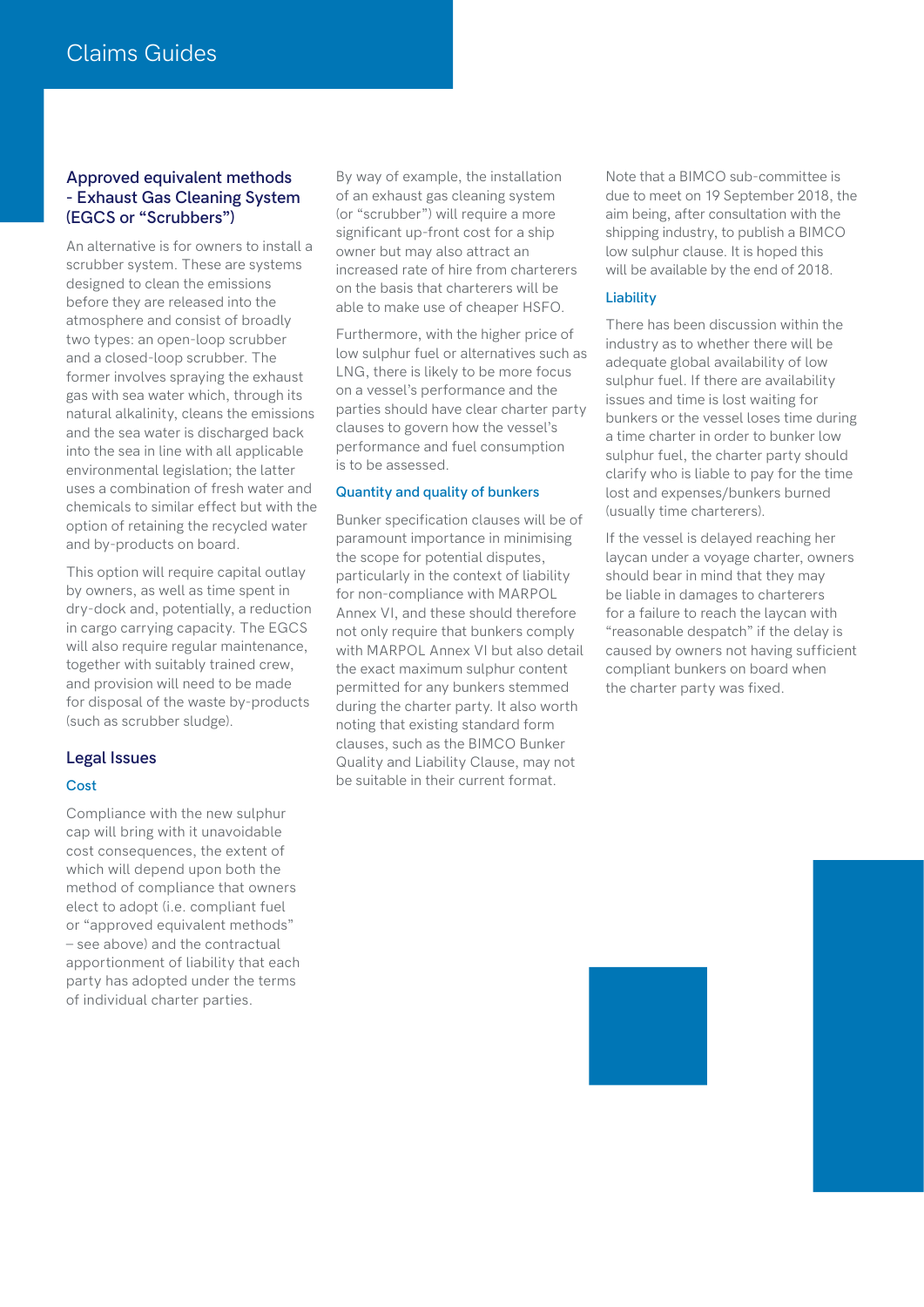## Claims Guides

Also, where cargo on board is damaged due to delays in the voyage or other consequences of the vessel deviating or waiting for bunkers where the vessel had insufficient compliant bunkers at the commencement of the voyage, this may constitute a deviation under the contract of carriage which could, depending on the circumstances, give rise to liabilities which fall outside Club cover.

Where the vessel is detained by Port State Control (PSC) for a suspected breach of MARPOL Annex VI Regulations, owners and charterers should clarify in the charter party whether any fines imposed and time lost are owners' or charterers' responsibility. Often it may be unclear which party (the owner or the time charterer) is liable for the time lost and this will depend upon the reason for the PSC's detention and the outcome of the PSC's investigation. It is also recommended to insert a charter party clause that hire is payable during any PSC detention and investigation, with hire repayable to charterers depending upon the outcome of the PSC investigation.

#### **EGCS or "scrubbers"**

In circumstances where owners have elected to install a scrubber a number of additional considerations may arise. Owners should ensure that the particular characteristics of the scrubber are detailed in the charter party and be aware that this will likely attract an additional performance warranty, the breach of which may permit charterers to bring a claim in damages.

Owners should also note the additional costs associated with maintaining the scrubber and the likelihood that the vessel will be off-hire in circumstances where the scrubber system breaks down or is defective. This will likely be covered by existing provisions such as the maintenance, off-hire and drydocking clauses within a charterparty.

Additional clauses may also need to be included in the charter party in order to apportion liability for the time and cost for removing any by-products produced by the EGCS.

#### **Long term charter parties**

Particular questions can arise under long term charter parties that have already been fixed and which are due to span the 1 January 2020 MARPOL Annex VI implementation date.

In several respects these issues are likely to be similar to those that arose in pre-existing charter parties with the implementation of the MARPOL requirement for double hulled tankers, although the issues arising from the low sulphur fuel regulations are more nuanced since there are alternative methods by which to gain compliance. As detailed above, these include the use of low sulphur fuel (likely to be charterers' responsibility), alternatively, "approved equivalent methods" such as installing scrubbers (likely to be owners' responsibility) or making use of alternative fuels.